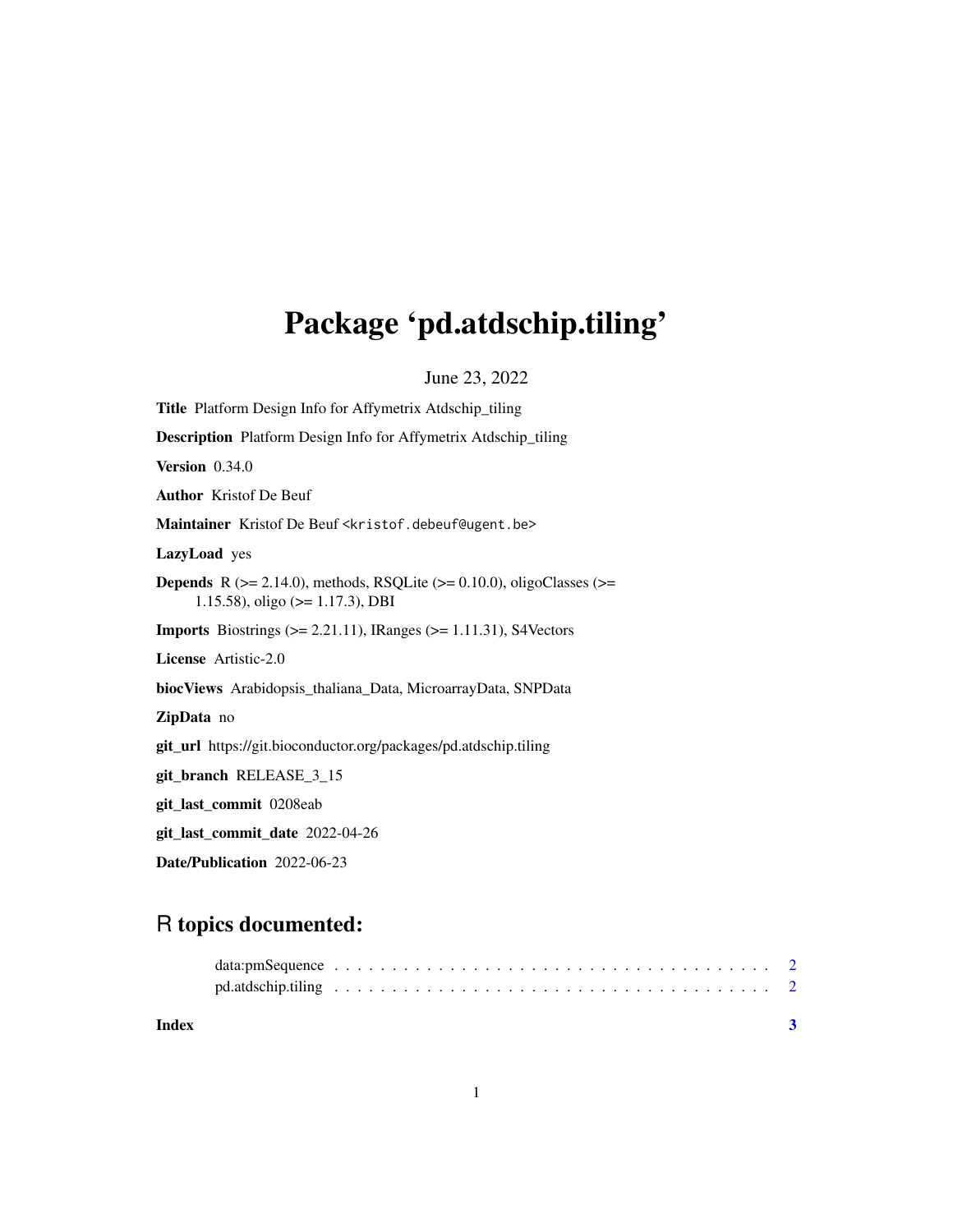<span id="page-1-0"></span>

### Description

Sequence data for PM probes.

### Usage

data(pmSequence)

### Format

Sequences are stored within an DataFrame object with two columns: 'fid' and 'sequence'.

### Examples

data(pmSequence)

pd.atdschip.tiling *Annotation package for pd.atdschip.tiling.*

#### Description

Annotation package for pd.atdschip.tiling built with pdInfoBuilder.

#### Details

This package is to be used in conjunction with the oligo package. It contains the platform design information for the AGRONOMICS1 tiling array for the plant species Arabidopsis thaliana (TAIR8 Genomebuild).